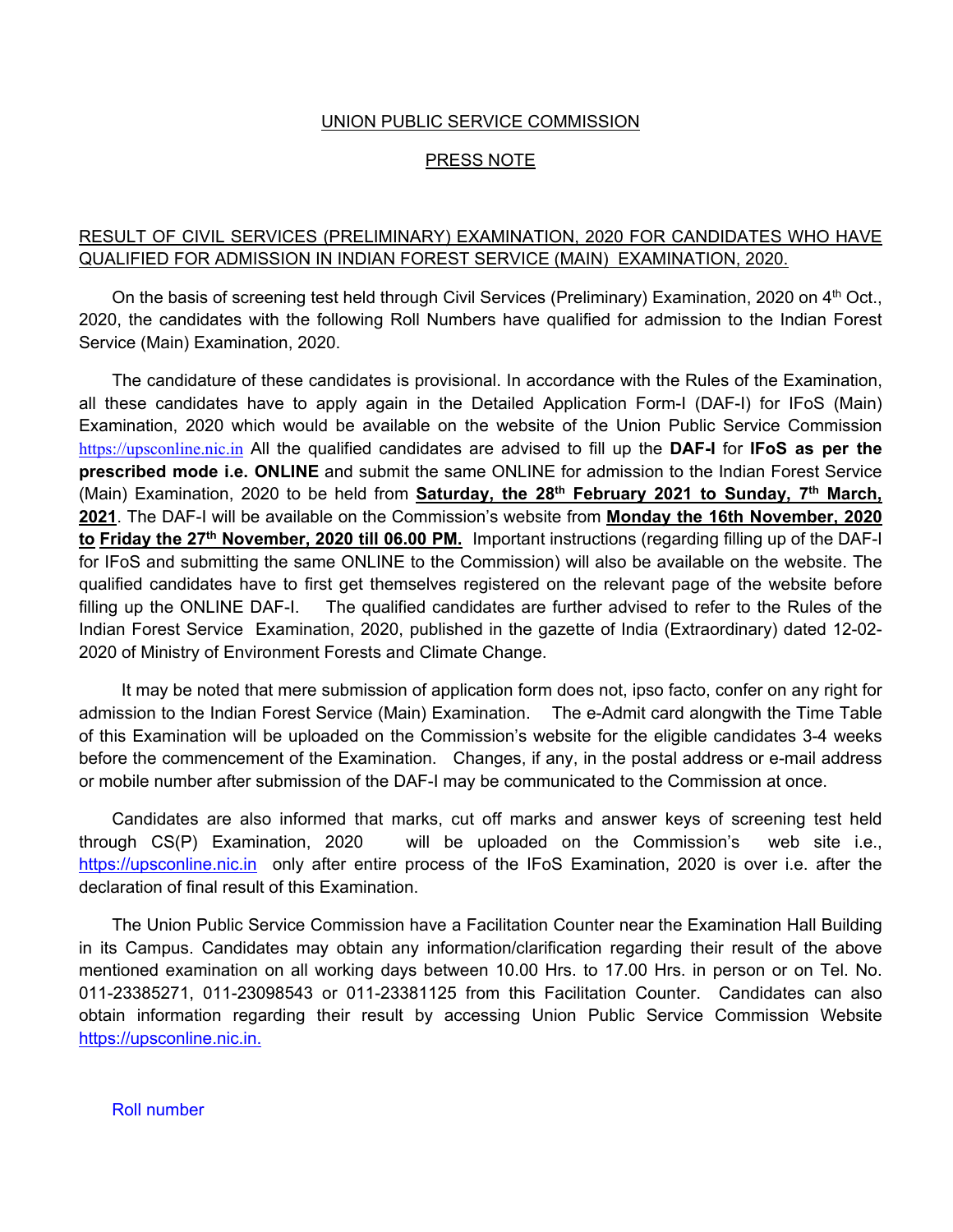# INDIAN FOREST SERVICE (PRE)EXAMINATION-2020

| 0101115 | 0101339 | 0101512 | 0102104 | 0104902 | 0105708 | 0110018 | 0110416 | 0112704 |
|---------|---------|---------|---------|---------|---------|---------|---------|---------|
| 0114795 | 0116464 | 0119917 | 0202433 | 0204091 | 0204519 | 0207249 | 0208321 | 0216872 |
| 0217155 | 0219841 | 0229651 | 0236584 | 0237549 | 0242525 | 0300111 | 0301149 | 0301298 |
| 0302235 | 0303634 | 0303891 | 0304389 | 0307352 | 0310842 | 0311609 | 0311924 | 0312170 |
| 0313493 | 0314762 | 0316305 | 0316339 | 0316726 | 0317147 | 0317514 | 0318304 | 0318587 |
| 0319375 | 0319662 | 0319679 | 0319770 | 0319906 | 0320065 | 0320713 | 0320814 | 0321448 |
| 0321810 | 0321968 | 0322553 | 0322655 | 0323136 | 0323476 | 0328924 | 0329534 | 0332577 |
| 0332779 | 0332830 | 0333076 | 0333243 | 0333567 | 0333706 | 0334841 | 0336030 | 0400003 |
| 0400024 | 0400797 | 0401213 | 0403743 | 0404151 | 0405242 | 0409249 | 0411530 | 0411676 |
| 0411881 | 0413996 | 0414278 | 0415111 | 0415215 | 0415446 | 0417588 | 0418919 | 0419917 |
| 0420791 | 0420984 | 0421783 | 0422084 | 0500341 | 0501427 | 0502166 | 0505315 | 0506355 |
| 0507517 | 0508481 | 0509213 | 0509913 | 0510970 | 0511002 | 0511486 | 0514179 | 0600206 |
| 0604511 | 0605425 | 0606327 | 0617713 | 0623620 | 0624771 | 0627184 | 0630251 | 0703000 |
| 0703290 | 0704245 | 0705238 | 0710056 | 0710344 | 0715363 | 0800608 | 0800951 | 0801009 |
| 0801584 | 0801662 | 0801842 | 0801848 | 0802047 | 0803219 | 0803892 | 0803894 | 0803971 |
| 0803985 | 0803989 | 0804367 | 0806074 | 0806225 | 0806695 | 0806706 | 0807575 | 0807956 |
| 0808440 | 0808691 | 0808990 | 0809344 | 0809470 | 0809931 | 0810152 | 0811509 | 0812868 |
| 0813363 | 0813455 | 0814541 | 0815323 | 0815407 | 0815568 | 0815906 | 0816052 | 0816548 |
| 0816592 | 0817384 | 0817517 | 0818215 | 0818433 | 0818768 | 0819022 | 0819085 | 0819270 |
| 0819820 | 0820227 | 0820475 | 0820757 | 0821222 | 0821483 | 0821508 | 0821672 | 0822019 |
| 0822936 | 0822948 | 0822955 | 0823638 | 0824175 | 0824383 | 0824524 | 0824611 | 0825126 |
| 0825264 | 0826633 | 0826870 | 0827364 | 0827468 | 0827559 | 0827595 | 0827712 | 0829179 |
| 0829191 | 0829918 | 0830132 | 0830500 | 0831035 | 0831808 | 0832239 | 0832612 | 0832707 |
| 0832772 | 0833045 | 0833106 | 0833143 | 0833166 | 0833402 | 0833521 | 0833767 | 0833775 |
| 0833949 | 0834170 | 0834303 | 0834359 | 0834495 | 0834634 | 0834947 | 0834965 | 0835232 |
| 0835276 | 0835613 | 0836615 | 0837332 | 0837433 | 0837543 | 0838861 | 0839092 | 0839215 |
| 0840106 | 0840320 | 0840542 | 0840874 | 0840908 | 0841924 | 0842358 | 0843119 | 0843233 |
| 0843586 | 0843674 | 0843706 | 0843896 | 0844262 | 0844423 | 0844592 | 0845078 | 0846320 |
| 0846942 | 0847106 | 0847483 | 0847627 | 0848230 | 0848437 | 0848565 | 0848809 | 0850259 |
| 0850367 | 0850424 | 0850514 | 0850966 | 0851001 | 0851640 | 0851695 | 0852977 | 0855257 |
| 0855484 | 0856194 | 0856423 | 0857245 | 0858185 | 0858617 | 0858621 | 0858715 | 0859358 |
| 0859744 | 0859755 | 0860343 | 0860644 | 0860916 | 0860919 | 0861269 | 0862134 | 0864226 |
| 0864428 | 0867111 | 0867167 | 0867270 | 0867878 | 0868171 | 0868228 | 0868529 | 0868680 |
| 0868793 | 0869182 | 0869218 | 0869225 | 0869350 | 0869662 | 0869692 | 0870054 | 0870253 |
| 0870407 | 0870727 | 0871185 | 0871190 | 0900170 | 0901643 | 0902405 | 0904017 | 0904971 |
| 0908320 | 0908371 | 0908782 | 0909694 | 0911517 | 0911641 | 1000093 | 1000347 | 1000374 |
| 1006790 | 1006892 | 1007476 | 1008311 | 1008797 | 1008942 | 1010526 | 1010668 | 1011099 |
| 1011358 | 1012002 | 1012666 | 1013449 | 1013480 | 1013697 | 1016150 | 1016172 | 1016367 |
| 1016427 | 1016902 | 1017572 | 1017971 | 1018504 | 1019430 | 1019976 | 1020649 | 1022056 |
| 1022237 | 1022565 | 1022603 | 1022761 | 1023303 | 1023432 | 1024402 | 1024424 | 1024917 |
| 1025527 | 1026525 | 1027076 | 1027468 | 1029600 | 1031728 | 1033054 | 1033202 | 1033942 |
| 1034708 | 1034892 | 1035056 | 1035359 | 1035928 | 1036510 | 1037595 | 1037940 | 1038529 |
| 1038593 | 1040150 | 1040820 | 1042995 | 1043233 | 1043289 | 1044027 | 1044866 | 1044927 |
| 1045462 | 1100799 | 1102733 | 1103704 | 1104622 | 1104766 | 1105771 | 1106226 | 1106979 |
| 1107982 | 1108141 | 1108240 | 1108308 | 1108530 | 1108944 | 1109006 | 1110337 | 1110849 |
| 1112147 | 1112842 | 1113247 | 1113509 | 1116057 | 1118577 | 1118948 | 1120742 | 1121690 |
| 1122147 | 1122365 | 1122922 | 1124043 | 1124624 | 1125170 | 1125547 | 1127165 | 1127318 |
| 1127511 | 1127514 | 1128418 | 1128511 | 1128581 | 1129722 | 1131784 | 1131790 | 1132428 |
| 1134380 | 1134708 | 1134877 | 1136056 | 1136173 | 1137210 | 1137560 | 1137894 | 1138123 |
| 1138325 | 1138999 | 1139187 | 1140179 | 1140625 | 1140688 | 1140787 | 1141993 | 1142041 |
|         |         |         |         |         |         |         |         |         |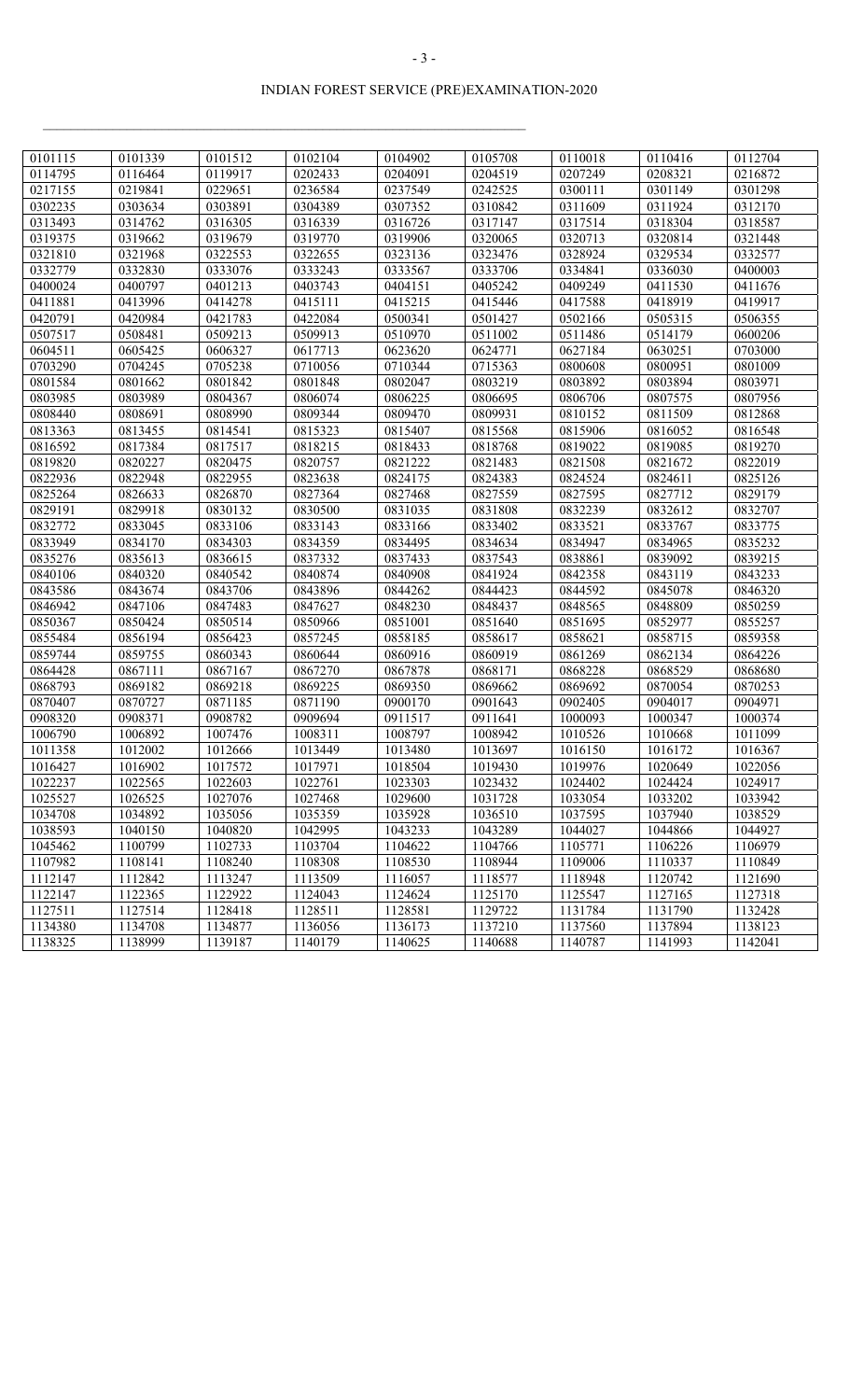# INDIAN FOREST SERVICE (PRE)EXAMINATION-2020

 $\mathcal{L}_\text{max} = \mathcal{L}_\text{max} = \mathcal{L}_\text{max} = \mathcal{L}_\text{max} = \mathcal{L}_\text{max} = \mathcal{L}_\text{max} = \mathcal{L}_\text{max} = \mathcal{L}_\text{max} = \mathcal{L}_\text{max} = \mathcal{L}_\text{max} = \mathcal{L}_\text{max} = \mathcal{L}_\text{max} = \mathcal{L}_\text{max} = \mathcal{L}_\text{max} = \mathcal{L}_\text{max} = \mathcal{L}_\text{max} = \mathcal{L}_\text{max} = \mathcal{L}_\text{max} = \mathcal{$ 

| 1142162 | 1143190 | 1143711 | 1143874 | 1144420 | 1144693 | 1145162 | 1145549 | 1201005 |
|---------|---------|---------|---------|---------|---------|---------|---------|---------|
| 1201531 | 1201815 | 1201952 | 1202459 | 1202560 | 1204054 | 1204073 | 1204215 | 1204391 |
| 1205727 | 1206158 | 1206311 | 1206685 | 1207432 | 1207489 | 1208082 | 1209123 | 1209707 |
| 1210900 | 1211852 | 1212862 | 1214036 | 1214928 | 1216362 | 1218171 | 1218195 | 1219925 |
| 1220939 | 1221174 | 1222121 | 1302429 | 1302496 | 1302874 | 1303453 | 1303818 | 1304449 |
| 1305476 | 1305745 | 1306513 | 1306701 | 1307189 | 1307263 | 1307558 | 1307944 | 1309074 |
| 1309472 | 1309758 | 1309811 | 1310850 | 1311580 | 1312704 | 1312756 | 1313134 | 1313475 |
| 1313680 | 1314053 | 1314125 | 1314259 | 1314275 | 1316455 | 1316852 | 1317545 | 1317635 |
| 1400559 | 1401104 | 1404055 | 1408330 | 1408776 | 1410968 | 1410998 | 1411128 | 1414491 |
| 1415840 | 1421904 | 1422171 | 1500109 | 1500310 | 1501084 | 1502607 | 1502664 | 1505443 |
| 1506689 | 1510835 | 1511145 | 1511392 | 1516977 | 1519294 | 1520343 | 1520868 | 1522477 |
| 1522676 | 1525585 | 1526007 | 1526918 | 1529567 | 1529807 | 1530054 | 1532411 | 1532906 |
| 1533336 | 1533616 | 1535020 | 1535580 | 1536604 | 1536704 | 1538912 | 1540668 | 1541201 |
| 1542430 | 1543082 | 1545241 | 1700912 | 1701906 | 1704349 | 1705484 | 1801309 | 1802094 |
| 1802749 | 1900051 | 1900184 | 1900459 | 1902075 | 1903394 | 1903878 | 1904072 | 1905061 |
| 1905118 | 1905867 | 1906309 | 1906347 | 1906843 | 1907200 | 1907971 | 1908190 | 1908250 |
| 1909099 | 1910022 | 1910299 | 1910520 | 1911021 | 1911469 | 1911573 | 1911995 | 1912063 |
| 1912307 | 1912396 | 1912483 | 2000945 | 2001969 | 2101632 | 2102520 | 2104369 | 2104781 |
| 2200536 | 2201377 | 2201825 | 2201887 | 2202271 | 2202305 | 2204815 | 2206497 | 2207135 |
| 2207582 | 2400504 | 2402979 | 2403057 | 2404945 | 2407524 | 2408040 | 2601218 | 2603808 |
| 2605338 | 2605797 | 2606005 | 2606449 | 2607034 | 2607147 | 2608054 | 2608414 | 2611884 |
| 2612275 | 2612932 | 2616032 | 2616962 | 2617011 | 2617073 | 2618218 | 2618899 | 2619921 |
| 2622531 | 2625862 | 2626586 | 2626918 | 2628790 | 2629288 | 2632593 | 2632843 | 2636066 |
| 2639773 | 2639915 | 2641061 | 2642150 | 2643601 | 3401375 | 3403934 | 3404501 | 3405491 |
| 3410288 | 3410820 | 3500707 | 3502287 | 3503013 | 3503339 | 3509719 | 3510779 | 3514038 |
| 3515401 | 3515549 | 3515772 | 3518552 | 3519287 | 3519523 | 3519586 | 3520118 | 3520805 |
| 3521153 | 3521333 | 3523831 | 3525167 | 3526522 | 3527382 | 3527823 | 3528162 | 3530528 |
| 3530562 | 3532840 | 3535397 | 3536898 | 3600768 | 3601119 | 3800030 | 3800132 | 3800239 |
| 3801730 | 3802373 | 3802825 | 3802830 | 3802944 | 3803247 | 3804203 | 3804665 | 3804912 |
| 3807192 | 3807810 | 3807935 | 3807986 | 3808043 | 3808339 | 3808404 | 3809236 | 3809246 |
| 3809863 | 3809883 | 3810028 | 3810041 | 3810465 | 3810925 | 3902466 | 3903939 | 3906322 |
| 3906887 | 3906903 | 4003958 | 4100554 | 4102894 | 4104034 | 4104392 | 4105666 | 4106691 |
| 4111273 | 4111494 | 4111542 | 4111816 | 4112400 | 4114565 | 4118833 | 4120075 | 4120309 |
| 4120712 | 4121957 | 4122638 | 4124163 | 4200379 | 4400574 | 4600197 | 4900565 | 4900669 |
| 4902310 | 4903572 | 4903908 | 4905123 | 4905902 | 4906477 | 4906511 | 4906975 | 4908239 |
| 4908335 | 4909857 | 4910426 | 4910832 | 4913311 | 4913451 | 4913473 | 5002937 | 5003245 |
| 5005711 | 5006657 | 5100287 | 5102753 | 5103826 | 5104011 | 5107085 | 5107919 | 5109519 |
| 5109987 | 5110630 | 5110680 | 5110753 | 5201249 | 5203442 | 5204330 | 5300947 | 5400358 |
| 5403084 | 5403415 | 5404840 | 5415517 | 5416472 | 5416801 | 5600531 | 5601949 | 5603040 |
| 5603215 | 5603561 | 5603672 | 5604187 | 5605020 | 5605747 | 5606108 | 5606617 | 5607027 |
| 5607235 | 5608182 | 5701755 | 5704535 | 5704953 | 5800511 | 5801041 | 5801882 | 5802219 |
| 5803737 | 5804902 | 5805103 | 5805379 | 5806186 | 5806381 | 5806469 | 5807174 | 5807277 |
| 5809046 | 5809423 | 5809496 | 5810511 | 5811311 | 5811366 | 5811804 | 5812683 | 5812985 |
| 5814635 | 5816269 | 5904695 | 5906032 | 5910025 | 5912088 | 5912332 | 5914567 | 5915281 |
| 5916044 | 5916591 | 5918038 | 5920219 | 6000964 | 6002856 | 6003618 | 6004391 | 6009753 |
| 6014061 | 6016274 | 6016390 | 6106325 | 6107404 | 6108380 | 6111786 | 6112577 | 6116422 |
| 6119017 | 6123202 | 6124485 | 6201121 | 6201252 | 6202022 | 6202773 | 6203069 | 6205286 |
| 6205445 | 6206874 | 6208570 | 6209505 | 6209624 | 6210165 | 6212266 | 6300172 | 6300177 |
| 6300215 | 6300307 | 6300539 | 6300905 | 6301586 | 6301617 | 6302163 | 6302396 | 6302504 |
| 6303394 | 6303557 | 6304231 | 6304257 | 6305665 | 6305969 | 6306301 | 6306406 | 6306541 |
|         |         |         |         |         |         |         |         |         |